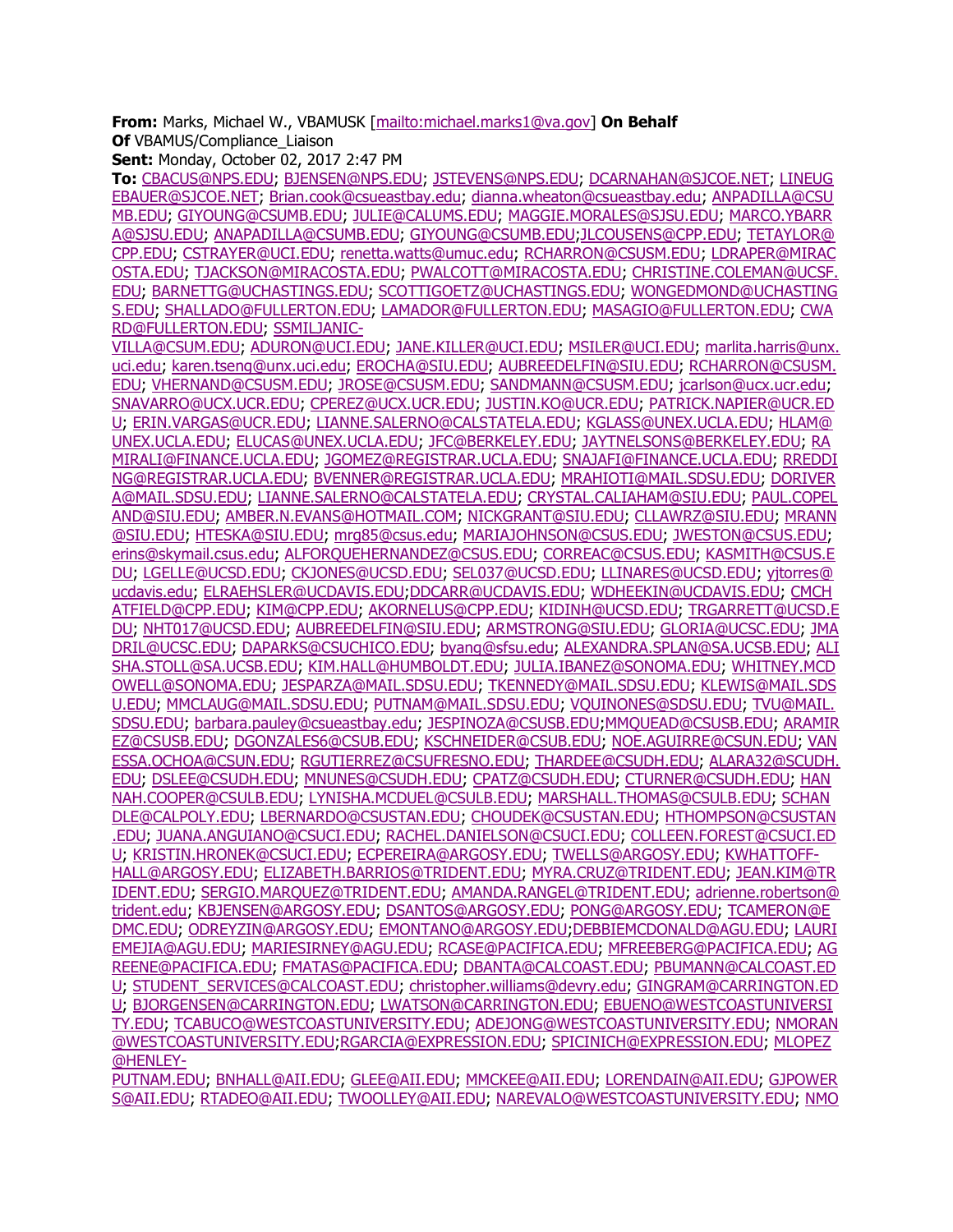[RAN@WESTCOASTUNIVERSITY.EDU;](mailto:NMORAN@WESTCOASTUNIVERSITY.EDU) [NNIMRICK@WESTCOASTUNIVERSITY.EDU;](mailto:NNIMRICK@WESTCOASTUNIVERSITY.EDU) [JQUINTERO@WESTCO](mailto:JQUINTERO@WESTCOASTUNIVERSITY.EDU) [ASTUNIVERSITY.EDU;](mailto:JQUINTERO@WESTCOASTUNIVERSITY.EDU) [CCHAMBERS@AUHS.EDU;](mailto:CCHAMBERS@AUHS.EDU) [VCRUZ@AUHS.EDU;](mailto:VCRUZ@AUHS.EDU) [KDANG@AUHS.EDU;](mailto:KDANG@AUHS.EDU) [GJAVALUYAS](mailto:GJAVALUYAS@AUHS.EDU) [@AUHS.EDU;](mailto:GJAVALUYAS@AUHS.EDU) [JGARCIA@USA.EDU;](mailto:JGARCIA@USA.EDU) [MGRAWL@USA.EDU;](mailto:MGRAWL@USA.EDU) [JANAYA@AII.EDU;](mailto:JANAYA@AII.EDU) [ahaynes@aii.edu;](mailto:ahaynes@aii.edu) [RDELMEN](mailto:RDELMENDO@AII.EDU) [DO@AII.EDU;](mailto:RDELMENDO@AII.EDU) [FRFLORES@AII.EDU;](mailto:FRFLORES@AII.EDU) [ASHREED@AII.EDU;](mailto:ASHREED@AII.EDU) [SCWILLIAMS@AII.EDU;](mailto:SCWILLIAMS@AII.EDU) [LYAMASAKI@AII.EDU;](mailto:LYAMASAKI@AII.EDU) [CARGUELLES@AII.EDU;](mailto:CARGUELLES@AII.EDU) [TGARRETT@AII.EDU;](mailto:TGARRETT@AII.EDU) [DIJEAN-](mailto:DIJEAN-LOUIS@AII.EDU)

[LOUIS@AII.EDU;](mailto:DIJEAN-LOUIS@AII.EDU) [JOCHOA@AII.EDU;](mailto:JOCHOA@AII.EDU) [JRANGEL@AII.EDU;](mailto:JRANGEL@AII.EDU) [LOTORRES@AII.EDU;](mailto:LOTORRES@AII.EDU) [christopher.williams@de](mailto:christopher.williams@devry.edu) [vry.edu;](mailto:christopher.williams@devry.edu) [CAVILA@DEVRY.EDU;](mailto:CAVILA@DEVRY.EDU) [DPOORMAN@DEVRY.EDU;](mailto:DPOORMAN@DEVRY.EDU) [ATAKATORI@DEVRY.EDU;](mailto:ATAKATORI@DEVRY.EDU) [KANDERSON@WES](mailto:KANDERSON@WESTCOASTUNIVERSITY.EDU) [TCOASTUNIVERSITY.EDU;](mailto:KANDERSON@WESTCOASTUNIVERSITY.EDU) [RFIGUEROA@WESTCOASTUNIVERSITY.EDU;](mailto:RFIGUEROA@WESTCOASTUNIVERSITY.EDU) [NLEON@WESTCOASTUNIVERSI](mailto:NLEON@WESTCOASTUNIVERSITY.EDU) [TY.EDU;](mailto:NLEON@WESTCOASTUNIVERSITY.EDU) [PCHANDLER@FIDM.EDU;](mailto:PCHANDLER@FIDM.EDU) [PALVISO@AII.EDU;](mailto:PALVISO@AII.EDU) [ACEBALLOS@AII.EDU;](mailto:ACEBALLOS@AII.EDU) [JGENTILLON@AII.EDU;](mailto:JGENTILLON@AII.EDU) [M](mailto:MDURAN@CALMU.EDU) [DURAN@CALMU.EDU;](mailto:MDURAN@CALMU.EDU) [SFOSTER@CALMU.EDU;](mailto:SFOSTER@CALMU.EDU) [KLOBERA@CALMU.EDU;](mailto:KLOBERA@CALMU.EDU) [BYOUNG@CALMU.EDU;](mailto:BYOUNG@CALMU.EDU) [DGREEN](mailto:DGREENE@DEVRY.EDU) [E@DEVRY.EDU;](mailto:DGREENE@DEVRY.EDU) [VICTOR.ALVAREZ@UAV.EDU;](mailto:VICTOR.ALVAREZ@UAV.EDU) [ARACELI.JIMENEZ@UAV.EDU;](mailto:ARACELI.JIMENEZ@UAV.EDU) [KAREEM.CHICO@CALUNIV](mailto:KAREEM.CHICO@CALUNIVERISTY.EDU) [ERISTY.EDU;](mailto:KAREEM.CHICO@CALUNIVERISTY.EDU) [JUDITH.DEGUZMAN@CALUNIVERSITY.EDU;](mailto:JUDITH.DEGUZMAN@CALUNIVERSITY.EDU) [RICHARD.MADRIGAL@CALUNIVERSITY.EDU;](mailto:RICHARD.MADRIGAL@CALUNIVERSITY.EDU) [MARIA.EMERSON@CHARTERCOLLEGE.EDU;](mailto:MARIA.EMERSON@CHARTERCOLLEGE.EDU)[GLENN.KLEINER@CHARTERCOLLEGE.EDU;](mailto:GLENN.KLEINER@CHARTERCOLLEGE.EDU) [CHELSEA.SHEAR](mailto:CHELSEA.SHEARER@CHARTERCOLLEGE.EDU) [ER@CHARTERCOLLEGE.EDU;](mailto:CHELSEA.SHEARER@CHARTERCOLLEGE.EDU) [SONIA@ACADEMYOFCOUTUREART.EDU;](mailto:SONIA@ACADEMYOFCOUTUREART.EDU) [THIERRY@ACADEMYOFCOUTURE](mailto:THIERRY@ACADEMYOFCOUTUREART.EDU) [ART.EDU](mailto:THIERRY@ACADEMYOFCOUTUREART.EDU)[;ROBERT@ACADEMYOFCOUTUREART.EDU;](mailto:ROBERT@ACADEMYOFCOUTUREART.EDU) [LINGOLDSBY@ALU.EDU;](mailto:LINGOLDSBY@ALU.EDU) [JPARK@ALU.EDU;](mailto:JPARK@ALU.EDU) [MBANO](mailto:MBANOS@STANBRIDGE.EDU) [S@STANBRIDGE.EDU;](mailto:MBANOS@STANBRIDGE.EDU) [RCASTRO@STANDBRIDGE.EDU;](mailto:RCASTRO@STANDBRIDGE.EDU) [KPHAM@STANBRIDGE.EDU;](mailto:KPHAM@STANBRIDGE.EDU) [BSILVANO@STANB](mailto:BSILVANO@STANBRIDGE.EDU) [RIDGE.EDU;](mailto:BSILVANO@STANBRIDGE.EDU) [SHANEN@IDI.EDU;](mailto:SHANEN@IDI.EDU) [RENEE@IDI.EDU;](mailto:RENEE@IDI.EDU) [ERIC.BROWN@NYFA.EDU;](mailto:ERIC.BROWN@NYFA.EDU) [MICHAEL.KUNSELMAN2@](mailto:MICHAEL.KUNSELMAN2@NYFA.EDU) [NYFA.EDU;](mailto:MICHAEL.KUNSELMAN2@NYFA.EDU) [JOHN.POWERS@NYFA.EDU;](mailto:JOHN.POWERS@NYFA.EDU) [JCASAS@USUNIVERSITY.EDU;](mailto:JCASAS@USUNIVERSITY.EDU) [NROBINSON@USUNIVERSITY.ED](mailto:NROBINSON@USUNIVERSITY.EDU) [U;](mailto:NROBINSON@USUNIVERSITY.EDU) [JSTROBEL@USUNIVERSITY.EDU;](mailto:JSTROBEL@USUNIVERSITY.EDU) [JACQUELINEH2@UNITEK.COM;](mailto:JACQUELINEH2@UNITEK.COM) [VANESSAR@UNITEKCOLLEGE.EDU;](mailto:VANESSAR@UNITEKCOLLEGE.EDU) [LEASTER@SSU.EDU;](mailto:LEASTER@SSU.EDU) [BCHARBONNEAU@NEWSCHOOLARCH.EDU;](mailto:BCHARBONNEAU@NEWSCHOOLARCH.EDU)[MKEETON@NEWSCHOOLARCH.EDU;](mailto:MKEETON@NEWSCHOOLARCH.EDU) [OB](mailto:OBARRAGAN@PLATTCOLLEGE.EDU) [ARRAGAN@PLATTCOLLEGE.EDU;](mailto:OBARRAGAN@PLATTCOLLEGE.EDU) [LHERRARTE@PLATTCOLLEGE.EDU;](mailto:LHERRARTE@PLATTCOLLEGE.EDU) [JSINGH@UOFRIVERSIDE.COM;](mailto:JSINGH@UOFRIVERSIDE.COM) [RSI](mailto:RSINGH@UOFRIVERSIDE.COM) [NGH@UOFRIVERSIDE.COM;](mailto:RSINGH@UOFRIVERSIDE.COM) [Y.MONTEVIRGEN@EXPRESSION.EDU;](mailto:Y.MONTEVIRGEN@EXPRESSION.EDU) [C.SOUSA@EXPRESSION.EDU;](mailto:C.SOUSA@EXPRESSION.EDU) [YNABO](mailto:YNABONG@UEWM.EDU) [NG@UEWM.EDU;](mailto:YNABONG@UEWM.EDU) [CNITZ@LAAFA.ORG;](mailto:CNITZ@LAAFA.ORG) [support@anaheim.edu;](mailto:support@anaheim.edu) [admissions@ANAHEIM.EDU;](mailto:admissions@ANAHEIM.EDU) [JOEGARCIA](mailto:JOEGARCIA@LAFILM.EDU) [@LAFILM.EDU;](mailto:JOEGARCIA@LAFILM.EDU) [EHALL@LAFILM.EDU;](mailto:EHALL@LAFILM.EDU) [OJONES@LAFILM.EDU;](mailto:OJONES@LAFILM.EDU) [DWEST@LAFILM.EDU;](mailto:DWEST@LAFILM.EDU) [AACUNA@COGSWE](mailto:AACUNA@COGSWELL.EDU) [LL.EDU;](mailto:AACUNA@COGSWELL.EDU) [YPEREZ@COGSWELL.EDU;](mailto:YPEREZ@COGSWELL.EDU) [registrar@westcliff.edu;](mailto:registrar@westcliff.edu) [BENJAMINFAVIS@westcliff.edu](mailto:BENJAMINFAVIS@westcliff.edu)[;DAOM@FIVE](mailto:DAOM@FIVEBRANCHES.EDU) [BRANCHES.EDU;](mailto:DAOM@FIVEBRANCHES.EDU) [GINA@FIVEBRANCHES.EDU;](mailto:GINA@FIVEBRANCHES.EDU) [SMARTINEZ@RELATIVITYSCHOOL.ORG;](mailto:SMARTINEZ@RELATIVITYSCHOOL.ORG) [KGARDNER@ALL](mailto:KGARDNER@ALLIANT.EDU) [IANT.EDU;](mailto:KGARDNER@ALLIANT.EDU) [ADICKSON@ALLIANT.EDU;](mailto:ADICKSON@ALLIANT.EDU) [LROWE@ALLIANT.EDU;](mailto:LROWE@ALLIANT.EDU) [EOLSEN@FIDM.EDU;](mailto:EOLSEN@FIDM.EDU) [michelle@wcui.edu;](mailto:michelle@wcui.edu) [JAGUILAR@ALLIANT.EDU;](mailto:JAGUILAR@ALLIANT.EDU) [DSPINDLER@ALLIANT.EDU;](mailto:DSPINDLER@ALLIANT.EDU) [OSTOWERS@ALLIANT.EDU;](mailto:OSTOWERS@ALLIANT.EDU) [CHARTAE.WITHERS](mailto:CHARTAE.WITHERSPOON@ALLIANT.EDU) [POON@ALLIANT.EDU;](mailto:CHARTAE.WITHERSPOON@ALLIANT.EDU) [MGOMEZ@PLATT.EDU;](mailto:MGOMEZ@PLATT.EDU) [LJOSEPH@PLATT.EDU;](mailto:LJOSEPH@PLATT.EDU) [OOLIVER@PLATT.EDU;](mailto:OOLIVER@PLATT.EDU) [MTAXTER](mailto:MTAXTER@PLATT.EDU) [@PLATT.EDU;](mailto:MTAXTER@PLATT.EDU) [KSLAUTA@FIDM.EDU;](mailto:KSLAUTA@FIDM.EDU) [MICHELLE@WCUI.EDU;](mailto:MICHELLE@WCUI.EDU) [DORA@WCUI.EDU;](mailto:DORA@WCUI.EDU) [MIEKE@WCUI.EDU;](mailto:MIEKE@WCUI.EDU) [M](mailto:MCARDENASJR@SDGKU.COM) [CARDENASJR@SDGKU.COM;](mailto:MCARDENASJR@SDGKU.COM) [TPARKER@SDGKU.COM;](mailto:TPARKER@SDGKU.COM) [OMEGA.LEE@CHAMBERLAIN.EDU;](mailto:OMEGA.LEE@CHAMBERLAIN.EDU) [DALCARAZ@UT](mailto:DALCARAZ@UTI.EDU) [I.EDU;](mailto:DALCARAZ@UTI.EDU) [TAYALA@UTI.EDU;](mailto:TAYALA@UTI.EDU) [JCORRALES@UTI.EDU;](mailto:JCORRALES@UTI.EDU) [MICRUZ@UTI.EDU;](mailto:MICRUZ@UTI.EDU) [JPIANA@UTI.EDU;](mailto:JPIANA@UTI.EDU) [JGARRETT@U](mailto:JGARRETT@UTI.EDU) [TI.EDU;](mailto:JGARRETT@UTI.EDU) [EGONZALEZ@UTI.EDU;](mailto:EGONZALEZ@UTI.EDU) [KHOWARD@UTI.EDU;](mailto:KHOWARD@UTI.EDU) [ERLOMELI@UTI.EDU;](mailto:ERLOMELI@UTI.EDU) [DMICKLEY@UTI.EDU;](mailto:DMICKLEY@UTI.EDU) [STN](mailto:STNELSON@UTI.EDU) [ELSON@UTI.EDU;](mailto:STNELSON@UTI.EDU) [DNGUYEN@UTI.EDU;](mailto:DNGUYEN@UTI.EDU) [CINDYOLSON@UTI.EDU;](mailto:CINDYOLSON@UTI.EDU) [SREYNOSO@UTI.EDU;](mailto:SREYNOSO@UTI.EDU) [ATAMORO@UT](mailto:ATAMORO@UTI.EDU) [I.EDU;](mailto:ATAMORO@UTI.EDU) [RVARGAS@UTI.EDU;](mailto:RVARGAS@UTI.EDU) [JVELASQUEZ@UTI.EDU;](mailto:JVELASQUEZ@UTI.EDU) [VVILLA@UTI.EDU;](mailto:VVILLA@UTI.EDU) [JOWILSON@UTI.EDU;](mailto:JOWILSON@UTI.EDU) [CZAPAT](mailto:CZAPATA@UTI.EDU) [A@UTI.EDU;](mailto:CZAPATA@UTI.EDU) [KBELL@GURNICK.EDU;](mailto:KBELL@GURNICK.EDU) [MDABAYON@CHAMBERLAIN.EDU;](mailto:MDABAYON@CHAMBERLAIN.EDU) [OMEGA.LEE@CHAMBERLAIN.ED](mailto:OMEGA.LEE@CHAMBERLAIN.EDU) [U;](mailto:OMEGA.LEE@CHAMBERLAIN.EDU) [cslawschool@aol.com;](mailto:cslawschool@aol.com) [JGLORIA@DISD.EDU;](mailto:JGLORIA@DISD.EDU) [TGulino@disd.edu;](mailto:TGulino@disd.edu) [TMoiola@DISD.EDU;](mailto:TMoiola@DISD.EDU) [NICHOLE@EMP](mailto:NICHOLE@EMPERORS.EDU) [ERORS.EDU;](mailto:NICHOLE@EMPERORS.EDU) [despinoza@wsulaw.edu;](mailto:despinoza@wsulaw.edu) [jkohler@wsulaw.edu;](mailto:jkohler@wsulaw.edu) [TMCFARLANE@WSULAW.EDU;](mailto:TMCFARLANE@WSULAW.EDU) [EALBARRAN](mailto:EALBARRAN@DEVRY.EDU) [@DEVRY.EDU;](mailto:EALBARRAN@DEVRY.EDU) [JBEFORT@DEVRY.EDU;](mailto:JBEFORT@DEVRY.EDU) [DGREENE@DEVRY.EDU;](mailto:DGREENE@DEVRY.EDU) [MLILES@DEVRY.EDU;](mailto:MLILES@DEVRY.EDU) [ASERRANO@DEV](mailto:ASERRANO@DEVRY.EDU) [RY.EDU;](mailto:ASERRANO@DEVRY.EDU) [VNAPLES@DEVRY.EDU;](mailto:VNAPLES@DEVRY.EDU) [CTORRES@DEVRY.EDU;](mailto:CTORRES@DEVRY.EDU) [CALCALA@WESTWOOD.EDU;](mailto:CALCALA@WESTWOOD.EDU) [ARAMIREZ@WE](mailto:ARAMIREZ@WESTWOOD.EDU) [STWOOD.EDU;](mailto:ARAMIREZ@WESTWOOD.EDU) [TROSSONI@WESTWOOD.EDU;](mailto:TROSSONI@WESTWOOD.EDU) [SDIMAS@AII.EDU;](mailto:SDIMAS@AII.EDU) [VGEBAUERS@AII.EDU;](mailto:VGEBAUERS@AII.EDU) [SHUANG@AII.](mailto:SHUANG@AII.EDU) [EDU;](mailto:SHUANG@AII.EDU) [ADEJONG@AII.EDU;](mailto:ADEJONG@AII.EDU) [CGALARZA@AII.EDU;](mailto:CGALARZA@AII.EDU) [NCASTILLO@AII.EDU;](mailto:NCASTILLO@AII.EDU) [SREID@AII.EDU;](mailto:SREID@AII.EDU) [SCASTRO@WE](mailto:SCASTRO@WESTWOOD.EDU) [STWOOD.EDU;](mailto:SCASTRO@WESTWOOD.EDU) [AWILLIAMS02@WESTWOOD.EDU;](mailto:AWILLIAMS02@WESTWOOD.EDU) [GINGRAM@CARRINGTON.EDU;](mailto:GINGRAM@CARRINGTON.EDU) [ABECERRA@CARRING](mailto:ABECERRA@CARRINGTON.EDU) [TON.EDU;](mailto:ABECERRA@CARRINGTON.EDU) [ABECERRA@CARRINGTON.EDU;](mailto:ABECERRA@CARRINGTON.EDU) [VNAPLES@DEVRY.EDU;](mailto:VNAPLES@DEVRY.EDU) [CTORRES@DEVRY.EDU;](mailto:CTORRES@DEVRY.EDU) [JCABANERO](mailto:JCABANERO@AII.EDU) [@AII.EDU;](mailto:JCABANERO@AII.EDU) [ECHUONG@DEVRY.EDU;](mailto:ECHUONG@DEVRY.EDU) [ENGUYEN@WESTWOOD.EDU;](mailto:ENGUYEN@WESTWOOD.EDU) [FZAMORA@WESTWOOD.EDU;](mailto:FZAMORA@WESTWOOD.EDU) [ASER](mailto:ASERRANO@DEVRY.EDU) [RANO@DEVRY.EDU;](mailto:ASERRANO@DEVRY.EDU) [MICSMITH@ARGOSY.EDU;](mailto:MICSMITH@ARGOSY.EDU) [LILTHOMAS@ARGOSY.EDU;](mailto:LILTHOMAS@ARGOSY.EDU) [TWELLS@ARGOSY.EDU;](mailto:TWELLS@ARGOSY.EDU) [DL](mailto:DLITTLETON@DEVRY.EDU) [ITTLETON@DEVRY.EDU;](mailto:DLITTLETON@DEVRY.EDU) [ATAKATORI@DEVRY.EDU;](mailto:ATAKATORI@DEVRY.EDU) [CAVILA@DEVRY.EDU;](mailto:CAVILA@DEVRY.EDU) [CHERNANDEZ2@DEVRY.EDU;](mailto:CHERNANDEZ2@DEVRY.EDU) [ATAKATORI@DEVRY.EDU;](mailto:ATAKATORI@DEVRY.EDU) [CHRISTOPHER.FINN@SBBCOLLEGE.EDU;](mailto:CHRISTOPHER.FINN@SBBCOLLEGE.EDU) [GABRIELAL@SBBCOLLEGE.EDU;](mailto:GABRIELAL@SBBCOLLEGE.EDU) [E](mailto:ERIC.RODRIGUEZ@SBBCOLLEGE.EDU) [RIC.RODRIGUEZ@SBBCOLLEGE.EDU;](mailto:ERIC.RODRIGUEZ@SBBCOLLEGE.EDU) [BEATRICE.VILLARREAL@SBBCOLLEGE.EDU;](mailto:BEATRICE.VILLARREAL@SBBCOLLEGE.EDU) [GABRIELLA.ASAMSAM](mailto:GABRIELLA.ASAMSAMA@SBBCOLLEGE.EDU) [A@SBBCOLLEGE.EDU;](mailto:GABRIELLA.ASAMSAMA@SBBCOLLEGE.EDU) [JESSICAD@SBBCOLLEGE.EDU;](mailto:JESSICAD@SBBCOLLEGE.EDU) [GABRIELAL@SBBCOLLEGE.EDU;](mailto:GABRIELAL@SBBCOLLEGE.EDU) [VICKIE.ONEAL@S](mailto:VICKIE.ONEAL@SBBCOLLEGE.EDU) [BBCOLLEGE.EDU;](mailto:VICKIE.ONEAL@SBBCOLLEGE.EDU) [STEPHENB@SBBCOLLEGE.EDU](mailto:STEPHENB@SBBCOLLEGE.EDU)[;GABRIELAL@SBBCOLLEGE.EDU;](mailto:GABRIELAL@SBBCOLLEGE.EDU) [ALFREDS@SBBCOLLE](mailto:ALFREDS@SBBCOLLEGE.EDU) [GE.EDU;](mailto:ALFREDS@SBBCOLLEGE.EDU) [BRITTANY.WHITE@SBBCOLLEGE.EDU;](mailto:BRITTANY.WHITE@SBBCOLLEGE.EDU) [STEPHENB@SBBCOLLEGE.EDU;](mailto:STEPHENB@SBBCOLLEGE.EDU) [JESSICAD@SBBCOLLEG](mailto:JESSICAD@SBBCOLLEGE.EDU) [E.EDU;](mailto:JESSICAD@SBBCOLLEGE.EDU) [GABRIELAL@SBBCOLLEGE.EDU;](mailto:GABRIELAL@SBBCOLLEGE.EDU)[CLAUDIAW@SBBCOLLEGE.EDU;](mailto:CLAUDIAW@SBBCOLLEGE.EDU) [STEPHENB@SBBCOLLEGE.EDU;](mailto:STEPHENB@SBBCOLLEGE.EDU)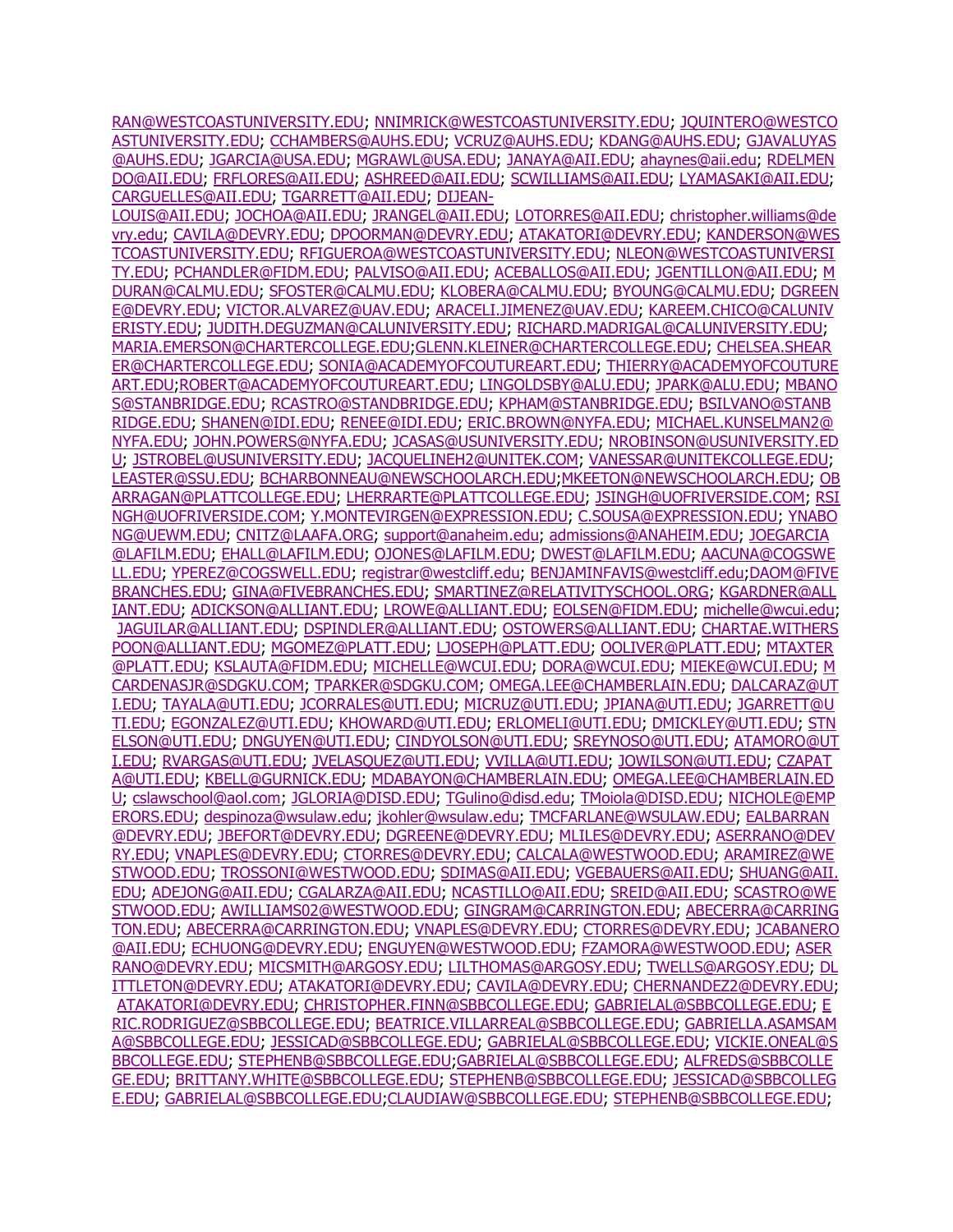[JOSE.HUITRON@SBBCOLLEGE.EDU;](mailto:JOSE.HUITRON@SBBCOLLEGE.EDU) [GABRIELAL@SBBCOLLEGE.EDU;](mailto:GABRIELAL@SBBCOLLEGE.EDU) [ARLENEP@SBBCOLLEGE.EDU;](mailto:ARLENEP@SBBCOLLEGE.EDU) [JAC](mailto:JACKIE.KLINCK@PHOENIX.EDU) [KIE.KLINCK@PHOENIX.EDU;](mailto:JACKIE.KLINCK@PHOENIX.EDU)[JOAN.RODRIGUES@PHOENIX.EDU;](mailto:JOAN.RODRIGUES@PHOENIX.EDU) [HEATHER.FALLON@PHOENIX.EDU;](mailto:HEATHER.FALLON@PHOENIX.EDU) [HUE](mailto:HUE.NGUYEN@PHOENIX.EDU) [.NGUYEN@PHOENIX.EDU;](mailto:HUE.NGUYEN@PHOENIX.EDU) [KATHY.VAUGHN@PHOENIX.EDU;](mailto:KATHY.VAUGHN@PHOENIX.EDU) [VENNELLY.VERNON@PHOENIX.EDU;](mailto:VENNELLY.VERNON@PHOENIX.EDU) [NICOL](mailto:NICOLE.FISHER@PHOENIX.EDU) [E.FISHER@PHOENIX.EDU;](mailto:NICOLE.FISHER@PHOENIX.EDU) [CHRIS.NUNES@PHOENIX.EDU;](mailto:CHRIS.NUNES@PHOENIX.EDU) [SHELLY.PETERSEN@PHOENIX.EDU;](mailto:SHELLY.PETERSEN@PHOENIX.EDU) [SHELLY.P](mailto:SHELLY.PETERSEN@PHOENIX.EDU) [ETERSEN@PHOENIX.EDU;](mailto:SHELLY.PETERSEN@PHOENIX.EDU) [KIRONS@CALSOUTHERN.EDU;](mailto:KIRONS@CALSOUTHERN.EDU) [BOROURKE@CALSOUTHERN.EDU;](mailto:BOROURKE@CALSOUTHERN.EDU) [CSTANTON](mailto:CSTANTON@CALSOUTHERN.EDU) [@CALSOUTHERN.EDU;](mailto:CSTANTON@CALSOUTHERN.EDU) [MAGUILAR@PACIFICCOLLEGE.EDU;](mailto:MAGUILAR@PACIFICCOLLEGE.EDU) [DSANCHEZ2@PACIFICCOLLEGE.EDU;](mailto:DSANCHEZ2@PACIFICCOLLEGE.EDU) [BSMIT](mailto:BSMITH3@PACIFICCOLLEGE.EDU) [H3@PACIFICCOLLEGE.EDU;](mailto:BSMITH3@PACIFICCOLLEGE.EDU) [NCARDENAS@MTSIERRA.EDU;](mailto:NCARDENAS@MTSIERRA.EDU) [LCASTILLO@MTSIERRA.EDU;](mailto:LCASTILLO@MTSIERRA.EDU) [MDOWNEY@A](mailto:MDOWNEY@ACADEMYART.EDU) [CADEMYART.EDU;](mailto:MDOWNEY@ACADEMYART.EDU) [VA@ACADEMYART.EDU;](mailto:VA@ACADEMYART.EDU) [KORTIZ@ACADEMYART.EDU;](mailto:KORTIZ@ACADEMYART.EDU) [MPAMA@ACADEMYART.EDU;](mailto:MPAMA@ACADEMYART.EDU) [SFALLAH@SCITECH.EDU;](mailto:SFALLAH@SCITECH.EDU) [JHA@SCITECH.EDU;](mailto:JHA@SCITECH.EDU) [NSHAMS@SCITECH.EDU;](mailto:NSHAMS@SCITECH.EDU) [VA@SCITECH.EDU;](mailto:VA@SCITECH.EDU) [ADMIN@D](mailto:ADMIN@DULA.EDU) [ULA.EDU;](mailto:ADMIN@DULA.EDU) [MFPARKER@PRGS.EDU;](mailto:MFPARKER@PRGS.EDU) [KWALLACE@PRGS.EDU;](mailto:KWALLACE@PRGS.EDU) [MARISOL.DELGARDO@TU.EDU;](mailto:MARISOL.DELGARDO@TU.EDU) [RON.TRAVE](mailto:RON.TRAVENICK@TU.EDU) [NICK@TU.EDU;](mailto:RON.TRAVENICK@TU.EDU) [mimi@southbaylo.edu;](mailto:mimi@southbaylo.edu) [EASTMOND@SCRIPPS.EDU;](mailto:EASTMOND@SCRIPPS.EDU) [JRWILL@SCRIPPS.EDU;](mailto:JRWILL@SCRIPPS.EDU) [lezliyf@uwe](mailto:lezliyf@uwest.edu) [st.edu;](mailto:lezliyf@uwest.edu) [dennysesh@uwest.edu;](mailto:dennysesh@uwest.edu) [FAOFFICER@AIMC.EDU;](mailto:FAOFFICER@AIMC.EDU) [BLIESKE@AIMC.EDU;](mailto:BLIESKE@AIMC.EDU) [LPIRES@AIMC.EDU;](mailto:LPIRES@AIMC.EDU) [BON](mailto:BONNIE@BERGINU.EDU) [NIE@BERGINU.EDU;](mailto:BONNIE@BERGINU.EDU) [PAUL@BERGINU.EDU;](mailto:PAUL@BERGINU.EDU) [DEEDEE@BERGINU.EDU;](mailto:DEEDEE@BERGINU.EDU) [DENISE@BERGINU.EDU;](mailto:DENISE@BERGINU.EDU) [SJETHAN](mailto:SJETHANI@SOKA.EDU) [I@SOKA.EDU;](mailto:SJETHANI@SOKA.EDU) [AWOOLSEY@SOKA.EDU;](mailto:AWOOLSEY@SOKA.EDU) [ASSTREGISTRAR@PCULAW.ORG;](mailto:ASSTREGISTRAR@PCULAW.ORG) [REGISTRAR@PCULAW.ORG;](mailto:REGISTRAR@PCULAW.ORG)[A](mailto:ASSTREGISTRAR@PCULAW.ORG) [SSTREGISTRAR@PCULAW.ORG;](mailto:ASSTREGISTRAR@PCULAW.ORG) [PCULAWSCHOOL@PCULAW.ORG;](mailto:PCULAWSCHOOL@PCULAW.ORG) [BKIRSININKAS@HORIZONUNIVERSIT](mailto:BKIRSININKAS@HORIZONUNIVERSITY.EDU) [Y.EDU;](mailto:BKIRSININKAS@HORIZONUNIVERSITY.EDU) [DMARSHALL@HORIZONUNIVERSITY.EDU;](mailto:DMARSHALL@HORIZONUNIVERSITY.EDU) [MAJEMIAN@THECHICAGOSCHOOL.EDU;](mailto:MAJEMIAN@THECHICAGOSCHOOL.EDU) [JSTRIPE@TH](mailto:JSTRIPE@THECHICAGOSCHOOL.EDU) [ECHICAGOSCHOOL.EDU;](mailto:JSTRIPE@THECHICAGOSCHOOL.EDU) [CPARRISH@HUC.EDU;](mailto:CPARRISH@HUC.EDU) [CSOFER@HUC.EDU;](mailto:CSOFER@HUC.EDU) [EDEMATTOS@AMDA.EDU;](mailto:EDEMATTOS@AMDA.EDU) [JDOYLE](mailto:JDOYLE@AMDA.EDU) [@AMDA.EDU;](mailto:JDOYLE@AMDA.EDU) [CMOJ@AMDA.EDU;](mailto:CMOJ@AMDA.EDU) [RVASQUEZ@AMDA.EDU;](mailto:RVASQUEZ@AMDA.EDU) [qdu@coh.org;](mailto:qdu@coh.org) [RITA.CLEMONS@CAMBRIDGE](mailto:RITA.CLEMONS@CAMBRIDGECOLLEGE.EDU) [COLLEGE.EDU;](mailto:RITA.CLEMONS@CAMBRIDGECOLLEGE.EDU) [COURTENAY.GRIFFIN@CAMBRIDGECOLLEGE.EDU;](mailto:COURTENAY.GRIFFIN@CAMBRIDGECOLLEGE.EDU) [JINNY\\_OH@REDLANDS.EDU;](mailto:JINNY_OH@REDLANDS.EDU) [ARELY.](mailto:ARELY.MORENO@PARK.EDU) [MORENO@PARK.EDU;](mailto:ARELY.MORENO@PARK.EDU) [EVALENCIA@PARK.EDU](mailto:EVALENCIA@PARK.EDU)[;EMILY.WOLKEN@PARK.EDU;](mailto:EMILY.WOLKEN@PARK.EDU) [TERESA.ANDERSON@ERAU.](mailto:TERESA.ANDERSON@ERAU.EDU) [EDU;](mailto:TERESA.ANDERSON@ERAU.EDU) [RMONDAY@SPRINGFIELDCOLLEGE.EDU;](mailto:RMONDAY@SPRINGFIELDCOLLEGE.EDU) [HWRIGHT2@SPRINGFIELDCOLLEGE.EDU;](mailto:HWRIGHT2@SPRINGFIELDCOLLEGE.EDU) [BRUCE.AZEVE](mailto:BRUCE.AZEVEDO@CC-SD.EDU) [DO@CC-SD.EDU;](mailto:BRUCE.AZEVEDO@CC-SD.EDU) [JULIE.PALMER@CC-](mailto:JULIE.PALMER@CC-SD.EDU)

[SD.EDU;](mailto:JULIE.PALMER@CC-SD.EDU) [CATHRYN.DAVIS@SAINTLEO.EDU;](mailto:CATHRYN.DAVIS@SAINTLEO.EDU) [MARCUS.BENNIEFIELD@CIBU.EDU;](mailto:MARCUS.BENNIEFIELD@CIBU.EDU) [LAUREN.WOO@CIBU.E](mailto:LAUREN.WOO@CIBU.EDU) [DU;](mailto:LAUREN.WOO@CIBU.EDU) [TAMMY.DALLY@SDCC.EDU;](mailto:TAMMY.DALLY@SDCC.EDU) [MATTHEW.HAACK@SDCC.EDU;](mailto:MATTHEW.HAACK@SDCC.EDU) [DANIEL.REED@SDCC.EDU;](mailto:DANIEL.REED@SDCC.EDU) [LWILLIAMS](mailto:LWILLIAMS@JPCATHOLIC.COM) [@JPCATHOLIC.COM;](mailto:LWILLIAMS@JPCATHOLIC.COM) [JDUNCAN@BASTYR.EDU;](mailto:JDUNCAN@BASTYR.EDU) [KSHAW@BASTYR.EDU;](mailto:KSHAW@BASTYR.EDU) [CONNIE.GUZMAN@PARK.EDU;](mailto:CONNIE.GUZMAN@PARK.EDU) [S](mailto:SPATTERSON@PARK.EDU) [PATTERSON@PARK.EDU;](mailto:SPATTERSON@PARK.EDU) [EVALENCIA@park.edu;](mailto:EVALENCIA@park.edu) [foxj@northwood.edu](mailto:foxj@northwood.edu)[;RIDGWAY@NORTHWOOD.EDU;](mailto:RIDGWAY@NORTHWOOD.EDU) [F](mailto:FINANCIALAID@SHEPHERDUNIVERSITY.EDU) [INANCIALAID@SHEPHERDUNIVERSITY.EDU;](mailto:FINANCIALAID@SHEPHERDUNIVERSITY.EDU) [KLOGSDON@UC.APU.EDU;](mailto:KLOGSDON@UC.APU.EDU) [BMCLAIN@UC.APU.EDU;](mailto:BMCLAIN@UC.APU.EDU) [ANA.H](mailto:ANA.HERNANDEZ@MYUNION.EDU) [ERNANDEZ@MYUNION.EDU;](mailto:ANA.HERNANDEZ@MYUNION.EDU) [DENNIS.ZAPATA@MYUNION.EDU;](mailto:DENNIS.ZAPATA@MYUNION.EDU)[MEGAN.D.LAWRENCE@KP.ORG;](mailto:MEGAN.D.LAWRENCE@KP.ORG) [CARRIE.](mailto:CARRIE.CASTILLON@HUMPHREYS.EDU) [CASTILLON@HUMPHREYS.EDU;](mailto:CARRIE.CASTILLON@HUMPHREYS.EDU) [KORY.HENLEY@CC-SD.EDU;](mailto:KORY.HENLEY@CC-SD.EDU) [DBARKER-](mailto:DBARKER-GARCIA@CLAREMONTLINCOLN.EDU)

[GARCIA@CLAREMONTLINCOLN.EDU;](mailto:DBARKER-GARCIA@CLAREMONTLINCOLN.EDU) [HCASE@CLAREMONTLINCOLN.EDU;](mailto:HCASE@CLAREMONTLINCOLN.EDU) [VACOSTA@VES.EDU;](mailto:VACOSTA@VES.EDU) [DDELAR](mailto:DDELARGY@VES.EDU) [GY@VES.EDU;](mailto:DDELARGY@VES.EDU) [JHOLDEN@VES.EDU;](mailto:JHOLDEN@VES.EDU) [CGURE01@STFRANCISLAW.COM;](mailto:CGURE01@STFRANCISLAW.COM) [BIRT@WHARTON.UPEEN.EDU;](mailto:BIRT@WHARTON.UPEEN.EDU) [KI](mailto:KIMANDR@WHARTON.UPENN.EDU) [MANDR@WHARTON.UPENN.EDU;](mailto:KIMANDR@WHARTON.UPENN.EDU) [HICKSK@WHARTON.UPENN.EDU;](mailto:HICKSK@WHARTON.UPENN.EDU)[KHIGGI@UPENN.EDU;](mailto:KHIGGI@UPENN.EDU) [MKIP@UPENN](mailto:MKIP@UPENN.EDU) [.EDU;](mailto:MKIP@UPENN.EDU) [WMR@UPENN.EDU;](mailto:WMR@UPENN.EDU) [SHERR@UPENN.EDU;](mailto:SHERR@UPENN.EDU) [JGONZALEZ@FST.EDU;](mailto:JGONZALEZ@FST.EDU) [KRENNA@FST.EDU;](mailto:KRENNA@FST.EDU) [ZACHARY.J](mailto:ZACHARY.JOHNSON@MYUNION.EDU) [OHNSON@MYUNION.EDU;](mailto:ZACHARY.JOHNSON@MYUNION.EDU) [ALLISON.KURRE@MYUNION.EDU;](mailto:ALLISON.KURRE@MYUNION.EDU) [KONGPHENG.YANG@MYUNION.EDU;](mailto:KONGPHENG.YANG@MYUNION.EDU) [TCH](mailto:TCHAMPION@SAYBROOK.EDU) [AMPION@SAYBROOK.EDU;](mailto:TCHAMPION@SAYBROOK.EDU) [ELIZABETHOBRIEN@SAYBROOK.EDU;](mailto:ELIZABETHOBRIEN@SAYBROOK.EDU) [JSONDEJ@SAYBROOK.EDU;](mailto:JSONDEJ@SAYBROOK.EDU) [JSTROUT](mailto:JSTROUTH@SAYBROOK.EDU) [H@SAYBROOK.EDU;](mailto:JSTROUTH@SAYBROOK.EDU) [MICHAEL.CRUMP@PALMER.EDU;](mailto:MICHAEL.CRUMP@PALMER.EDU) [JENNIFER.NATHAN@PALMER.EDU;](mailto:JENNIFER.NATHAN@PALMER.EDU) [gerald.wong@](mailto:gerald.wong@npu.edu) [npu.edu;](mailto:gerald.wong@npu.edu) [TLEE@PALOALTOU.EDU;](mailto:TLEE@PALOALTOU.EDU) [LVIOLANTE@PALOALTOU.EDU;](mailto:LVIOLANTE@PALOALTOU.EDU) [IBROOKS@DSPT.EDU;](mailto:IBROOKS@DSPT.EDU) [crenz@dspt.ed](mailto:crenz@dspt.edu) [u;](mailto:crenz@dspt.edu) [SFMSEALE@DSPT.EDU;](mailto:SFMSEALE@DSPT.EDU) [FINANCIALAID@BUC.EDU;](mailto:FINANCIALAID@BUC.EDU) [MMCCHESNEY-](mailto:MMCCHESNEY-YOUNG@CDSP.EDU)

[YOUNG@CDSP.EDU;](mailto:MMCCHESNEY-YOUNG@CDSP.EDU) [RONDIAZ@STANFORD.EDU;](mailto:RONDIAZ@STANFORD.EDU) [LGAGER@STANFORD.EDU;](mailto:LGAGER@STANFORD.EDU) [JHOGGATT@STANFORD.E](mailto:JHOGGATT@STANFORD.EDU) [DU;](mailto:JHOGGATT@STANFORD.EDU) [DDRICE@STANFORD.EDU;](mailto:DDRICE@STANFORD.EDU) [jshaughn@stanford.edu;](mailto:jshaughn@stanford.edu)[financialaid@calchristiancollege.edu;](mailto:financialaid@calchristiancollege.edu) [angelia@lin](mailto:angelia@lincolnlaw.edu) [colnlaw.edu;](mailto:angelia@lincolnlaw.edu) [ASWEGAN@HNU.EDU;](mailto:ASWEGAN@HNU.EDU) [fitelson@hnu.edu;](mailto:fitelson@hnu.edu) [HINKLEY@HNU.EDU;](mailto:HINKLEY@HNU.EDU) [STICKA@HNU.EDU;](mailto:STICKA@HNU.EDU) [EVELY](mailto:EVELYN.ANDREWS@SOFIA.EDU) [N.ANDREWS@SOFIA.EDU;](mailto:EVELYN.ANDREWS@SOFIA.EDU) [ROSALIE.COOK@SOFIA.EDU;](mailto:ROSALIE.COOK@SOFIA.EDU) [AMPALIKA@SOFIA.EDU;](mailto:AMPALIKA@SOFIA.EDU) [JIANHONG.ZHANG@S](mailto:JIANHONG.ZHANG@SOFIA.EDU) [OFIA.EDU;](mailto:JIANHONG.ZHANG@SOFIA.EDU) [wlariviere@monetreylaw.edu;](mailto:wlariviere@monetreylaw.edu) [DMCREYNOLDS@SAMUELMERRITT.EDU;](mailto:DMCREYNOLDS@SAMUELMERRITT.EDU) [ASCHER@SAMUELME](mailto:ASCHER@SAMUELMERRITT.EDU) [RRITT.EDU;](mailto:ASCHER@SAMUELMERRITT.EDU) [JVERA@SAMUELMERRITT.EDU;](mailto:JVERA@SAMUELMERRITT.EDU) [LAUREN.COBURN@DOMINICAN.EDU;](mailto:LAUREN.COBURN@DOMINICAN.EDU) [SHANON.LITTLE@DO](mailto:SHANON.LITTLE@DOMINICAN.EDU) [MINICAN.EDU;](mailto:SHANON.LITTLE@DOMINICAN.EDU) [CMOYER@MILLS.EDU;](mailto:CMOYER@MILLS.EDU) [BASTARR@MILLS.EDU;](mailto:BASTARR@MILLS.EDU) [taportela@miis.edu;](mailto:taportela@miis.edu) [sdorrian@miis.edu](mailto:sdorrian@miis.edu)[;R](mailto:RGARNER@MIIS.EDU) [GARNER@MIIS.EDU;](mailto:RGARNER@MIIS.EDU) [CEVANS@PLTS.EDU;](mailto:CEVANS@PLTS.EDU) [AGREIG@PLTS.EDU;](mailto:AGREIG@PLTS.EDU) [HJOHNSON@PLTS.EDU;](mailto:HJOHNSON@PLTS.EDU) [BBREFFLE@KET](mailto:BBREFFLE@KETCHUM.EDU) [CHUM.EDU;](mailto:BBREFFLE@KETCHUM.EDU) [LCASSIDY@KETCHUM.EDU;](mailto:LCASSIDY@KETCHUM.EDU) [LVOORHEES@KETCHUM.EDU;](mailto:LVOORHEES@KETCHUM.EDU) [VERLETTA.JACKSON@WOODBUR](mailto:VERLETTA.JACKSON@WOODBURY.EDU) [Y.EDU;](mailto:VERLETTA.JACKSON@WOODBURY.EDU) [GEORGANNE.SHIBATA@WOODBURY.EDU;](mailto:GEORGANNE.SHIBATA@WOODBURY.EDU) [CELEASTIA.WILLIAMS@WOODBURY.EDU;](mailto:CELEASTIA.WILLIAMS@WOODBURY.EDU) [christie.lee](mailto:christie.lee@vanguard.edu) [@vanguard.edu;](mailto:christie.lee@vanguard.edu) [CRYSTAL.MADAULE@VANGUARD.EDU;](mailto:CRYSTAL.MADAULE@VANGUARD.EDU) [JOSE.PORTILLO@vanguard.edu;](mailto:JOSE.PORTILLO@vanguard.edu) [DALIA.HERNAN](mailto:DALIA.HERNANDEZ@ARTCENTER.EDU) [DEZ@ARTCENTER.EDU;](mailto:DALIA.HERNANDEZ@ARTCENTER.EDU) [VICTORIA.AMEZCUA@ARTCENTER.EDU;](mailto:VICTORIA.AMEZCUA@ARTCENTER.EDU) [jackie@stjohnsem.edu;](mailto:jackie@stjohnsem.edu) [KGODFREY@ST](mailto:KGODFREY@STJOHNSEM.EDU) [JOHNSEM.EDU;](mailto:KGODFREY@STJOHNSEM.EDU) [JALLEN@CST.EDU;](mailto:JALLEN@CST.EDU) [NARAUJO@CST.EDU;](mailto:NARAUJO@CST.EDU) [gedwards@masters.edu;](mailto:gedwards@masters.edu) [AKELLOGG@MASTER](mailto:AKELLOGG@MASTERS.EDU) [S.EDU;](mailto:AKELLOGG@MASTERS.EDU) [KPIESTER@MASTERS.EDU;](mailto:KPIESTER@MASTERS.EDU) [BEVERLY.GREEN@CGU.EDU;](mailto:BEVERLY.GREEN@CGU.EDU) [LAURA.HERNANDEZ@CGU.EDU;](mailto:LAURA.HERNANDEZ@CGU.EDU) [ROSIE.](mailto:ROSIE.RUIZ@CGU.EDU) [RUIZ@CGU.EDU;](mailto:ROSIE.RUIZ@CGU.EDU) [GWEN.SMITH@CGU.EDU;](mailto:GWEN.SMITH@CGU.EDU) [JEFFREY.SEEGER@LMU.EDU;](mailto:JEFFREY.SEEGER@LMU.EDU) [JAMMERRA@LASIERRA.EDU;](mailto:JAMMERRA@LASIERRA.EDU) [S](mailto:SMCFARLA@LASIERRA.EDU)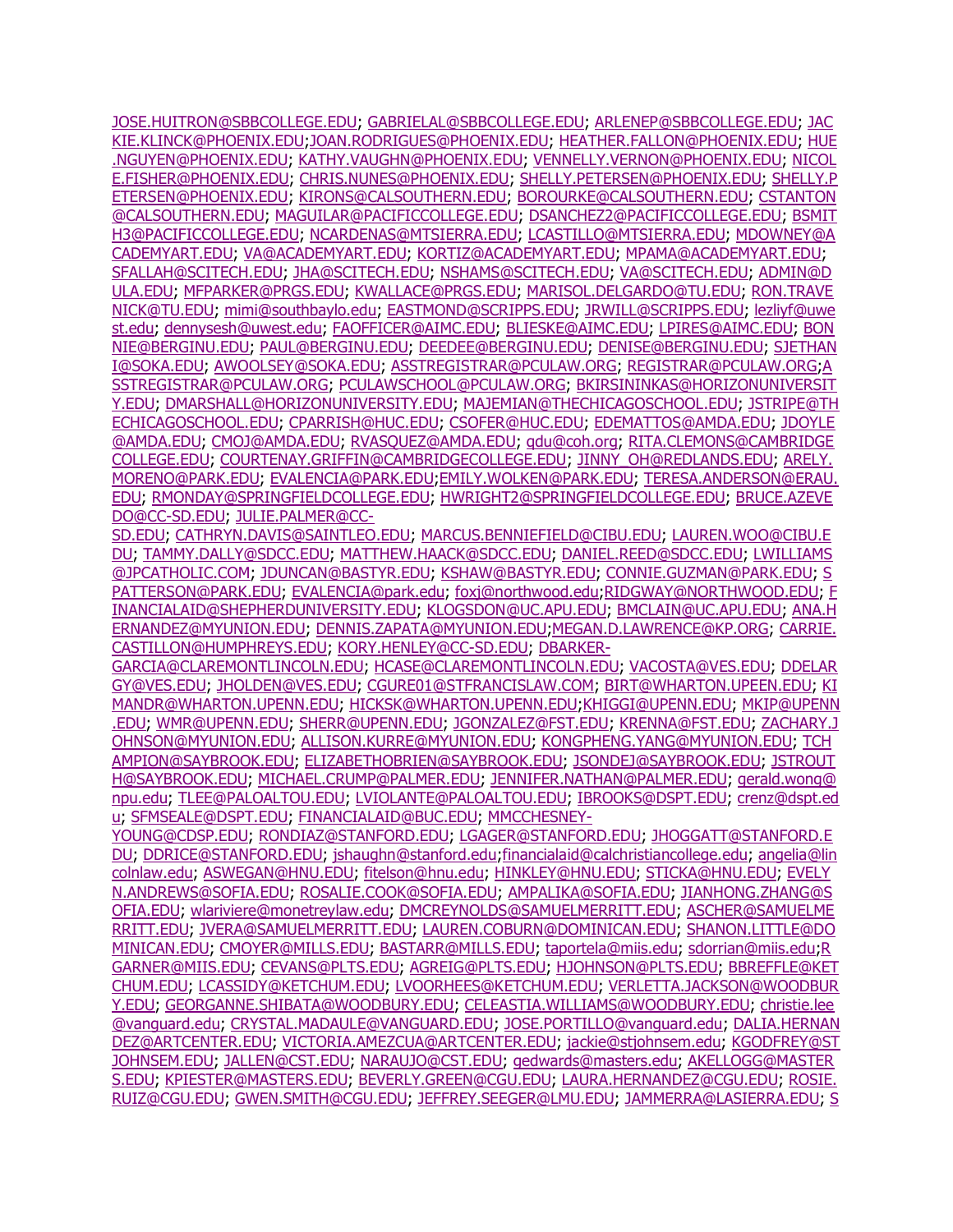[MCFARLA@LASIERRA.EDU;](mailto:SMCFARLA@LASIERRA.EDU) [ESIFUENT@LASIERRA.EDU;](mailto:ESIFUENT@LASIERRA.EDU) [JESSICA.DOMINGUEZ@POMONA.EDU;](mailto:JESSICA.DOMINGUEZ@POMONA.EDU) [ALISHA\\_](mailto:ALISHA_AGUILAR@REDLANDS.EDU) [AGUILAR@REDLANDS.EDU;](mailto:ALISHA_AGUILAR@REDLANDS.EDU) [MONIQUE\\_POP@REDLANDS.EDU;](mailto:MONIQUE_POP@REDLANDS.EDU) [PCHUONG@USC.EDU;](mailto:PCHUONG@USC.EDU) [marquezs@usc.edu](mailto:marquezs@usc.edu) ; [mencias@usc.edu;](mailto:mencias@usc.edu) [morley@usc.edu;](mailto:morley@usc.edu) [ALBERTYI@USC.EDU;](mailto:ALBERTYI@USC.EDU) [ghb@caltech.edu;](mailto:ghb@caltech.edu) [dcrewell@caltech.edu;](mailto:dcrewell@caltech.edu) [te](mailto:tesslb@caltech.edu) [sslb@caltech.edu;](mailto:tesslb@caltech.edu) [kmawhinn@caltech.edu;](mailto:kmawhinn@caltech.edu) [kfernando@cwsl.edu;](mailto:kfernando@cwsl.edu) [PATRICK.HARRIS@LLS.EDU;](mailto:PATRICK.HARRIS@LLS.EDU) [WELSEY.](mailto:WELSEY.HOLLAND@LLS.EDU) [HOLLAND@LLS.EDU;](mailto:WELSEY.HOLLAND@LLS.EDU) [JUSTIN.MELCHOR@LLS.EDU;](mailto:JUSTIN.MELCHOR@LLS.EDU) [JEROME.THOMPSON@LLS.EDU;](mailto:JEROME.THOMPSON@LLS.EDU) [DFLYNN@CMC.EDU;](mailto:DFLYNN@CMC.EDU) [CMAYFIELD@CMC.EDU;](mailto:CMAYFIELD@CMC.EDU) [EMORGAN@CMC.EDU;](mailto:EMORGAN@CMC.EDU) [MHARDLEY@WESTMONT.EDU;](mailto:MHARDLEY@WESTMONT.EDU) [LZADOYEN@AJU.EDU;](mailto:LZADOYEN@AJU.EDU) [m](mailto:meashley@g.hmc.edu) [eashley@g.hmc.edu;](mailto:meashley@g.hmc.edu) [lkim@g.hmc.edu;](mailto:lkim@g.hmc.edu) [vpiehl@g.hmc.edu;](mailto:vpiehl@g.hmc.edu) [EVA\\_PETERS@PITZER.EDU;](mailto:EVA_PETERS@PITZER.EDU) [JANET\\_SCHWIN](mailto:JANET_SCHWING@PITZER.EDU) [G@PITZER.EDU;](mailto:JANET_SCHWING@PITZER.EDU) [LBOJORQUEZ@SWLAW.EDU;](mailto:LBOJORQUEZ@SWLAW.EDU) [SKUNZ@SWLAW.EDU;](mailto:SKUNZ@SWLAW.EDU) [ROBERT.TURNER@SOCALSEM.ED](mailto:ROBERT.TURNER@SOCALSEM.EDU) [U;](mailto:ROBERT.TURNER@SOCALSEM.EDU) [JGABLE@LIFEPACIFIC.EDU;](mailto:JGABLE@LIFEPACIFIC.EDU) [MSALMEIER@LIFEPACIFIC.EDU;](mailto:MSALMEIER@LIFEPACIFIC.EDU) [NDELAPENA@MARYMOUNTCALIFORNIA.](mailto:NDELAPENA@MARYMOUNTCALIFORNIA.EDU) [EDU;](mailto:NDELAPENA@MARYMOUNTCALIFORNIA.EDU) [HESPINOZA@MARYMOUNTCALIFORNIA.EDU;](mailto:HESPINOZA@MARYMOUNTCALIFORNIA.EDU) [PLADINO@MARYMOUNTCALIFORNIA.EDU;](mailto:PLADINO@MARYMOUNTCALIFORNIA.EDU) [BDOYLE](mailto:BDOYLE@COLLEGESOFLAW.EDU) [@COLLEGESOFLAW.EDU](mailto:BDOYLE@COLLEGESOFLAW.EDU)[;ERINEBERHARDT@SCUHS.EDU;](mailto:ERINEBERHARDT@SCUHS.EDU) [NIDALABAO@SCUHS.EDU;](mailto:NIDALABAO@SCUHS.EDU) [NINAMARTINEZ@S](mailto:NINAMARTINEZ@SCUHS.EDU) [CUHS.EDU;](mailto:NINAMARTINEZ@SCUHS.EDU) [KATEMCCUNE@SCUHS.EDU;](mailto:KATEMCCUNE@SCUHS.EDU) [BRYAN.REEDER@PEPPERDINE.EDU;](mailto:BRYAN.REEDER@PEPPERDINE.EDU) [SARA.TURKI@PEPPERDIN](mailto:SARA.TURKI@PEPPERDINE.EDU) [E.EDU;](mailto:SARA.TURKI@PEPPERDINE.EDU)[BDOYLE@COLLEGESOFLAW.EDU;](mailto:BDOYLE@COLLEGESOFLAW.EDU) [CWINNEWISSER@COLLEGESOFLAW.EDU;](mailto:CWINNEWISSER@COLLEGESOFLAW.EDU) [S-](mailto:S-BUNCH@BETHEL.EDU)[BUNCH@BETHEL.EDU;](mailto:S-BUNCH@BETHEL.EDU) [S-](mailto:S-STOCKTON@BETHEL.EDU)

[STOCKTON@BETHEL.EDU;](mailto:S-STOCKTON@BETHEL.EDU) [STEVE.LEADER@CUI.EDU;](mailto:STEVE.LEADER@CUI.EDU) [WESTON.SMART@CUI.EDU;](mailto:WESTON.SMART@CUI.EDU)[GBECHER@THOMASA](mailto:GBECHER@THOMASAQUINAS.EDU) [QUINAS.EDU;](mailto:GBECHER@THOMASAQUINAS.EDU) [JDALY@THOMASAQUINAS.EDU;](mailto:JDALY@THOMASAQUINAS.EDU) [BKELLY@THOMASAQUINAS.EDU;](mailto:BKELLY@THOMASAQUINAS.EDU) [MKRETSCHMER@THOM](mailto:MKRETSCHMER@THOMASAQUINAS.EDU) [ASAQUINAS.EDU;](mailto:MKRETSCHMER@THOMASAQUINAS.EDU) [DMARRIOTT@WSCAL.EDU;](mailto:DMARRIOTT@WSCAL.EDU) [LMCOLLINS@TIU.EDU;](mailto:LMCOLLINS@TIU.EDU) [RMKELLY@TIU.EDU;](mailto:RMKELLY@TIU.EDU) [mpeterson@t](mailto:mpeterson@tiu.edu) [iu.edu;](mailto:mpeterson@tiu.edu) [JTRACY@TIU.EDU;](mailto:JTRACY@TIU.EDU) [LANDERSON@PGI.EDU;](mailto:LANDERSON@PGI.EDU) [AHUGHES@PGI.EDU;](mailto:AHUGHES@PGI.EDU) [MISSAEVITCH@PGI.EDU;](mailto:MISSAEVITCH@PGI.EDU) [TPO](mailto:TPONTEP@PGI.EDU) [NTEP@PGI.EDU;](mailto:TPONTEP@PGI.EDU) [KSEMIEN@PGI.EDU;](mailto:KSEMIEN@PGI.EDU) [PETER\\_DUNG@SCIARC.EDU;](mailto:PETER_DUNG@SCIARC.EDU) [LISARUSSO@SCIARC.EDU;](mailto:LISARUSSO@SCIARC.EDU) [blbrady](mailto:blbrady@fielding.edu) [@fielding.edu;](mailto:blbrady@fielding.edu) [CCHANEY@AFI.COM;](mailto:CCHANEY@AFI.COM) [ABELLA@ACCHS.EDU;](mailto:ABELLA@ACCHS.EDU) [AETTER@SANDIEGO.EDU;](mailto:AETTER@SANDIEGO.EDU) [JLASLEY@SANDIE](mailto:JLASLEY@SANDIEGO.EDU) [GO.EDU;](mailto:JLASLEY@SANDIEGO.EDU) [AMCGINLEY@SANDIEGO.EDU;](mailto:AMCGINLEY@SANDIEGO.EDU) [TARAMURPHY@SANDIEGO.EDU;](mailto:TARAMURPHY@SANDIEGO.EDU) [ERIKK@SANDIEGO.EDU;](mailto:ERIKK@SANDIEGO.EDU) [MEG](mailto:MEGANMURRAY@SANDIEGO.EDU) [ANMURRAY@SANDIEGO.EDU;](mailto:MEGANMURRAY@SANDIEGO.EDU) [JBRACE@LAVERNE.EDU;](mailto:JBRACE@LAVERNE.EDU) [JDEMPSEY@LAVERNE.EDU;](mailto:JDEMPSEY@LAVERNE.EDU) [AJEFFERS@LAVERN](mailto:AJEFFERS@LAVERNE.EDU) [E.EDU;](mailto:AJEFFERS@LAVERNE.EDU) [JSANDOVAL@LAVERNE.EDU;](mailto:JSANDOVAL@LAVERNE.EDU) [kvincent@laverne.edu;](mailto:kvincent@laverne.edu) [VBARCELO@LAVERNE.EDU;](mailto:VBARCELO@LAVERNE.EDU) [AJEFFERS@LAV](mailto:AJEFFERS@LAVERNE.EDU) [ERNE.EDU;](mailto:AJEFFERS@LAVERNE.EDU) [J.SANDOVAL@LAVERNE.EDU;](mailto:J.SANDOVAL@LAVERNE.EDU) [VINCENTK@ULV.EDU;](mailto:VINCENTK@ULV.EDU) [cjdavid@ccis.edu;](mailto:cjdavid@ccis.edu) [KAGLINDEMANN@CC](mailto:KAGLINDEMANN@CCIS.EDU) [IS.EDU;](mailto:KAGLINDEMANN@CCIS.EDU) [MKNOKEY@CCIS.EDU;](mailto:MKNOKEY@CCIS.EDU) [EMMCCLAIN1@CCIS.EDU;](mailto:EMMCCLAIN1@CCIS.EDU) [CGUZMAN@PARK.EDU;](mailto:CGUZMAN@PARK.EDU) [Palmdale@erau.edu;](mailto:Palmdale@erau.edu) [L](mailto:LosAngeles@erau.edu) [osAngeles@erau.edu;](mailto:LosAngeles@erau.edu) [LNHALL@CCIS.EDU;](mailto:LNHALL@CCIS.EDU) [BQUADE@CCIS.EDU;](mailto:BQUADE@CCIS.EDU) [JJSAVOPOLOS@CCIS.EDU;](mailto:JJSAVOPOLOS@CCIS.EDU) [KLAACK@LA](mailto:KLAACK@LAVERNE.EDU) [VERNE.EDU;](mailto:KLAACK@LAVERNE.EDU) [JIBANGE@CCIS.EDU;](mailto:JIBANGE@CCIS.EDU) [tgenova@ccis.edu;](mailto:tgenova@ccis.edu) [CAROLYN.ORTIZ@ERAU.EDU;](mailto:CAROLYN.ORTIZ@ERAU.EDU) [camppendleton@ea](mailto:camppendleton@earu.edu) [ru.edu;](mailto:camppendleton@earu.edu) [JROBERTS@LAVERNE.EDU;](mailto:JROBERTS@LAVERNE.EDU) [ASTOUT@LAVERNE.EDU;](mailto:ASTOUT@LAVERNE.EDU) [NKAZMAN@LAVERNE.EDU;](mailto:NKAZMAN@LAVERNE.EDU) [TECKEL@LAVE](mailto:TECKEL@LAVERNE.EDU) [RNE.EDU;](mailto:TECKEL@LAVERNE.EDU) [jneal@webster.edu;](mailto:jneal@webster.edu) [CMURRAY@LAVERNE.EDU;](mailto:CMURRAY@LAVERNE.EDU) [NDOMINGUEZ@LAVERNE.EDU;](mailto:NDOMINGUEZ@LAVERNE.EDU) [WEHRHART@](mailto:WEHRHART@WESTERNSEMINARY.EDU) [WESTERNSEMINARY.EDU;](mailto:WEHRHART@WESTERNSEMINARY.EDU) [JPARODI@WESTERNSEMINARY.EDU;](mailto:JPARODI@WESTERNSEMINARY.EDU) [RTMATSUEDA@CCIS.EDU;](mailto:RTMATSUEDA@CCIS.EDU) [KMEINKE@C](mailto:KMEINKE@CCIS.EDU) [CIS.EDU;](mailto:KMEINKE@CCIS.EDU) [JROSALES@CCIS.EDU;](mailto:JROSALES@CCIS.EDU) [DLSCHRIEFER@CCIS.EDU;](mailto:DLSCHRIEFER@CCIS.EDU) [DRISKELL@BRANDMAN.EDU;](mailto:DRISKELL@BRANDMAN.EDU) [WOODWARD](mailto:WOODWARD@BRANDMAN.EDU) [@BRANDMAN.EDU;](mailto:WOODWARD@BRANDMAN.EDU) [sbanos@brandman.edu;](mailto:sbanos@brandman.edu) [CCERVAN3@BRANDMAN.EDU;](mailto:CCERVAN3@BRANDMAN.EDU) [JENDEAN@BRANDMAN.EDU;](mailto:JENDEAN@BRANDMAN.EDU) [AGORMLEY@BRANDMAN.EDU;](mailto:AGORMLEY@BRANDMAN.EDU) [DWITHEY@BRANDMAN.EDU;](mailto:DWITHEY@BRANDMAN.EDU) [VMARSH@BRANDMAN.EDU;](mailto:VMARSH@BRANDMAN.EDU) [VMARTINE@B](mailto:VMARTINE@BRANDMAN.EDU) [RANDMAN.EDU;](mailto:VMARTINE@BRANDMAN.EDU) [LAMORRIS@BRANDMAN.EDU;](mailto:LAMORRIS@BRANDMAN.EDU) [lnoga@brandman.edu;](mailto:lnoga@brandman.edu) [AREPP@BRANDMAN.EDU;](mailto:AREPP@BRANDMAN.EDU) [NSHAR](mailto:NSHARMA@BRANDMAN.EDU) [MA@BRANDMAN.EDU;](mailto:NSHARMA@BRANDMAN.EDU) [KAHAMILT@BRANDMAN.EDU;](mailto:KAHAMILT@BRANDMAN.EDU) [YARB1301@BRANDMAN.EDU;](mailto:YARB1301@BRANDMAN.EDU) [DCARTER6@BRAND](mailto:DCARTER6@BRANDMAN.EDU) [MAN.EDU;](mailto:DCARTER6@BRANDMAN.EDU) [SMIX@BRANDMAN.EDU;](mailto:SMIX@BRANDMAN.EDU) [CALIANO@BRANDMAN.EDU;](mailto:CALIANO@BRANDMAN.EDU) [FARIAS@BRANDMAN.EDU;](mailto:FARIAS@BRANDMAN.EDU) [BEVESTER](mailto:BEVESTER@BRANDMAN.EDU) [@BRANDMAN.EDU;](mailto:BEVESTER@BRANDMAN.EDU) [KLOCKWOO@BRANDMAN.EDU;](mailto:KLOCKWOO@BRANDMAN.EDU) [SPARMETE@BRANDMAN.EDU;](mailto:SPARMETE@BRANDMAN.EDU) [MCRIMI@BRANDMAN](mailto:MCRIMI@BRANDMAN.EDU) [.EDU;](mailto:MCRIMI@BRANDMAN.EDU) [LING@BRANDMAN.EDU;](mailto:LING@BRANDMAN.EDU) [AMYRICK@BRANDMAN.EDU;](mailto:AMYRICK@BRANDMAN.EDU) [VTAUTALA@BRANDMAN.EDU;](mailto:VTAUTALA@BRANDMAN.EDU) [PBIELAWS@](mailto:PBIELAWS@BRANDMAN.EDU) [BRANDMAN.EDU;](mailto:PBIELAWS@BRANDMAN.EDU) [JORGE@BRANDMAN.EDU;](mailto:JORGE@BRANDMAN.EDU)[WBROWN@BRANDMAN.EDU;](mailto:WBROWN@BRANDMAN.EDU) [RFELLOWS@BRANDMAN.EDU;](mailto:RFELLOWS@BRANDMAN.EDU) [GILL@BRANDMAN.EDU;](mailto:GILL@BRANDMAN.EDU) [JKURLAN@BRANDMAN.EDU;](mailto:JKURLAN@BRANDMAN.EDU) [CABA3802@BRANDMAN.EDU;](mailto:CABA3802@BRANDMAN.EDU) [SPARRY@BRANDM](mailto:SPARRY@BRANDMAN.EDU) [AN.EDU;](mailto:SPARRY@BRANDMAN.EDU) [PPEREYRA@BRANDMAN.EDU;](mailto:PPEREYRA@BRANDMAN.EDU) [KBOCTWIC@BRANDMAN.EDU;](mailto:KBOCTWIC@BRANDMAN.EDU) [KLASSEN@BRANDMAN.EDU;](mailto:KLASSEN@BRANDMAN.EDU) [LNO](mailto:LNORAH@BRANDMAN.EDU) [RAH@BRANDMAN.EDU;](mailto:LNORAH@BRANDMAN.EDU) [TRAMMELL@BRANDMAN.EDU;](mailto:TRAMMELL@BRANDMAN.EDU) [ZARATEGO@BRANDMAN.EDU;](mailto:ZARATEGO@BRANDMAN.EDU) [MISLES@CHAPMA](mailto:MISLES@CHAPMAN.EDU) [N.EDU;](mailto:MISLES@CHAPMAN.EDU) [ABATTE@BRANDMAN.EDU;](mailto:ABATTE@BRANDMAN.EDU) [GALINDO@BRANDMAN.EDU;](mailto:GALINDO@BRANDMAN.EDU) [CLUEKEN@BRANDMAN.EDU;](mailto:CLUEKEN@BRANDMAN.EDU) [SRAGADI](mailto:SRAGADIO@BRANDMAN.EDU) [O@BRANDMAN.EDU;](mailto:SRAGADIO@BRANDMAN.EDU) [JSTEVENS3@BRANDMAN.EDU;](mailto:JSTEVENS3@BRANDMAN.EDU) [DECUADRA@CCIS.EDU;](mailto:DECUADRA@CCIS.EDU) [KAGLINDEMANN@CCIS.ED](mailto:KAGLINDEMANN@CCIS.EDU) [U;](mailto:KAGLINDEMANN@CCIS.EDU) [EMMCCLAIN1@CCIS.EDU;](mailto:EMMCCLAIN1@CCIS.EDU) [ChinaLake@erau.edu;](mailto:ChinaLake@erau.edu) [Oakland@erau.edu;](mailto:Oakland@erau.edu) [BEALECAMPUS@ERAU.EDU;](mailto:BEALECAMPUS@ERAU.EDU) [BEL](mailto:BELLINGT@ERAU.EDU) [LINGT@ERAU.EDU;](mailto:BELLINGT@ERAU.EDU) [GDELAVEGA@GGU.EDU;](mailto:GDELAVEGA@GGU.EDU) [GKOTDV.SKAYA@GGU.EDU;](mailto:GKOTDV.SKAYA@GGU.EDU) [ALAU@GGU.EDU;](mailto:ALAU@GGU.EDU) [MNADONZA](mailto:MNADONZA@GGU.EDU) [@GGU.EDU;](mailto:MNADONZA@GGU.EDU) [SGOLDEN@WHITTIER.EDU;](mailto:SGOLDEN@WHITTIER.EDU) [JTHILL@WHITTIER.EDU;](mailto:JTHILL@WHITTIER.EDU) [REGISTRAR@LAW.WHITTIER.EDU;](mailto:REGISTRAR@LAW.WHITTIER.EDU) [T](mailto:TMCCOLL@LAW.WHITTIER.EDU) [MCCOLL@LAW.WHITTIER.EDU;](mailto:TMCCOLL@LAW.WHITTIER.EDU) [JGRANKOWSKI@ANTIOCH.EDU;](mailto:JGRANKOWSKI@ANTIOCH.EDU) [RKASMIER@ANTIOCH.EDU;](mailto:RKASMIER@ANTIOCH.EDU) [CMORSE1](mailto:CMORSE1@ANTIOCH.EDU) [@ANTIOCH.EDU;](mailto:CMORSE1@ANTIOCH.EDU) [EDACANAY@ANTIOCH.EDU;](mailto:EDACANAY@ANTIOCH.EDU) [JROCHA@ANTIOCH.EDU;](mailto:JROCHA@ANTIOCH.EDU) [YWANG@ANTIOCH.EDU;](mailto:YWANG@ANTIOCH.EDU) [LARM](mailto:LARMSTRONG@CALBAPTIST.EDU) [STRONG@CALBAPTIST.EDU;](mailto:LARMSTRONG@CALBAPTIST.EDU) [SKONING@CALBAPTIST.EDU;](mailto:SKONING@CALBAPTIST.EDU) [jvill@calbaptist.edu;](mailto:jvill@calbaptist.edu) [LKREHBIEL@WESTERNS](mailto:LKREHBIEL@WESTERNSEMINARY.EDU) [EMINARY.EDU;](mailto:LKREHBIEL@WESTERNSEMINARY.EDU) [DRUIZ@WESTERNSEMINARY.EDU;](mailto:DRUIZ@WESTERNSEMINARY.EDU) [RDELEON@MSMU.EDU;](mailto:RDELEON@MSMU.EDU) [GMOORE@MSMU.EDU;](mailto:GMOORE@MSMU.EDU) [MSAL](mailto:MSALAZAR@MSMU.EDU) [AZAR@MSMU.EDU;](mailto:MSALAZAR@MSMU.EDU) [JSANCHEZ@MSMU.EDU;](mailto:JSANCHEZ@MSMU.EDU) [STEVENSHANIAN07@WEBSTER.EDU;](mailto:STEVENSHANIAN07@WEBSTER.EDU) [BRIANDOZER74@WE](mailto:BRIANDOZER74@WEBSTER.EDU) [BSTER.EDU;](mailto:BRIANDOZER74@WEBSTER.EDU) [CONNIE.GUZMAN@PARK.EDU;](mailto:CONNIE.GUZMAN@PARK.EDU) [MARIA.RIVERA@PARK.EDU;](mailto:MARIA.RIVERA@PARK.EDU) [NKERSH@PACIFIC.EDU;](mailto:NKERSH@PACIFIC.EDU) [DSANC](mailto:DSANCHEZ@PACIFIC.EDU)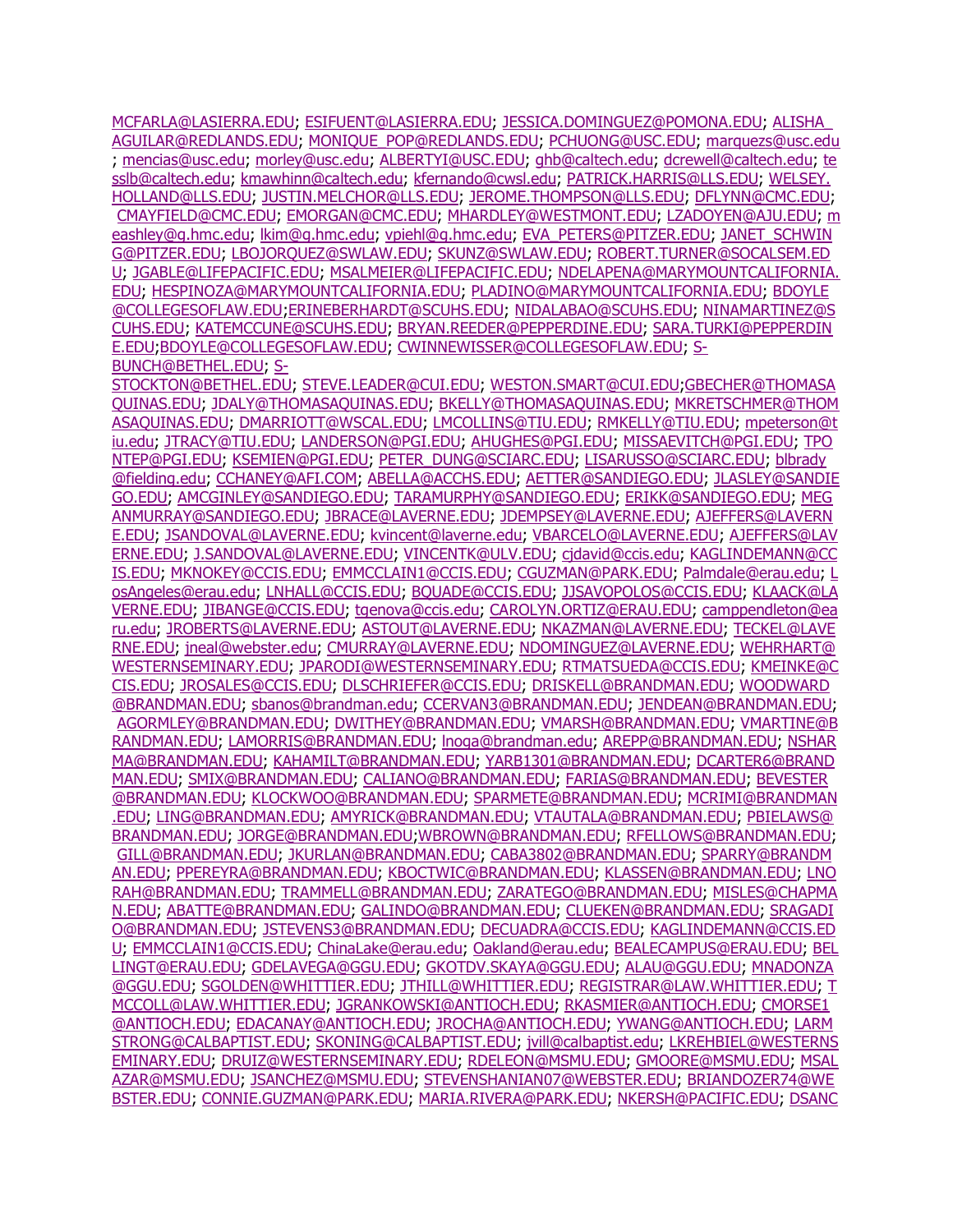[HEZ@PACIFIC.EDU;](mailto:DSANCHEZ@PACIFIC.EDU) [JWILLIS@PACIFIC.EDU;](mailto:JWILLIS@PACIFIC.EDU) [TATKINSNON@PACIFIC.EDU;](mailto:TATKINSNON@PACIFIC.EDU) [NKERSH@PACIFIC.EDU;](mailto:NKERSH@PACIFIC.EDU) [MCA](mailto:MCASTELL@PACIFIC.EDU) [STELL@PACIFIC.EDU;](mailto:MCASTELL@PACIFIC.EDU) [JRODGERS@PACIFIC.EDU;](mailto:JRODGERS@PACIFIC.EDU) [AHERNANDEZ@COLEMAN.EDU;](mailto:AHERNANDEZ@COLEMAN.EDU) [MMARINI@COLEMAN.](mailto:MMARINI@COLEMAN.EDU) [EDU;](mailto:MMARINI@COLEMAN.EDU) [KPOSTON@COLEMAN.EDU;](mailto:KPOSTON@COLEMAN.EDU) [ERICHARDS@COLEMAN.EDU;](mailto:ERICHARDS@COLEMAN.EDU) [BRIGGERT@COLEMAN.EDU;](mailto:BRIGGERT@COLEMAN.EDU) [JBRADLEY](mailto:JBRADLEY@PUC.EDU) [@PUC.EDU;](mailto:JBRADLEY@PUC.EDU) [MWATERS@PUC.EDU;](mailto:MWATERS@PUC.EDU) [LLWHEELER@PUC.EDU;](mailto:LLWHEELER@PUC.EDU) [ialtamirano@llu.edu;](mailto:ialtamirano@llu.edu) [ESEHEULT@LLU.EDU;](mailto:ESEHEULT@LLU.EDU) [J](mailto:JSPEED@LLU.EDU) [SPEED@LLU.EDU;](mailto:JSPEED@LLU.EDU) [LAK5@STMARYS-CA.EDU;](mailto:LAK5@STMARYS-CA.EDU) [BHSULLIV@STMARYS-](mailto:BHSULLIV@STMARYS-CA.EDU)

[CA.EDU;](mailto:BHSULLIV@STMARYS-CA.EDU) [FOREST@USFCS.EDU;](mailto:FOREST@USFCS.EDU) [HERMOSO@USFCA.EDU;](mailto:HERMOSO@USFCA.EDU) [LSKLEINE@USFCA.EDU;](mailto:LSKLEINE@USFCA.EDU) [JLOPEZ@ACT-](mailto:JLOPEZ@ACT-SF.ORG)[SF.ORG;](mailto:JLOPEZ@ACT-SF.ORG) [JSHARRAR@ACT-](mailto:JSHARRAR@ACT-SF.ORG)

[SF.ORG;](mailto:JSHARRAR@ACT-SF.ORG) [TCOLVIN@CALARTS.EDU;](mailto:TCOLVIN@CALARTS.EDU) [ELOCKETT@CALARTS.EDU;](mailto:ELOCKETT@CALARTS.EDU) [AMCGRUFF@CALARTS.EDU;](mailto:AMCGRUFF@CALARTS.EDU) [RARCHER@](mailto:RARCHER@HIU.EDU) [HIU.EDU;](mailto:RARCHER@HIU.EDU) [BSWANSON@HIU.EDU;](mailto:BSWANSON@HIU.EDU) [LATAPPARO@HIU.EDU;](mailto:LATAPPARO@HIU.EDU) [JOANNACASTRO@POINTLOMA.EDU](mailto:JOANNACASTRO@POINTLOMA.EDU)[;BCOXON](mailto:BCOXON@POINTLOMA.EDU) [@POINTLOMA.EDU;](mailto:BCOXON@POINTLOMA.EDU) [DTILLSON@POINTLOMA.EDU;](mailto:DTILLSON@POINTLOMA.EDU) [MESTRADA@CIIS.EDU;](mailto:MESTRADA@CIIS.EDU) [DGURLER@CIIS.EDU;](mailto:DGURLER@CIIS.EDU) [SBAKE](mailto:SBAKER@JESSUP.EDU) [R@JESSUP.EDU;](mailto:SBAKER@JESSUP.EDU) [crowland@jessup.edu;](mailto:crowland@jessup.edu) [JSWAN@JESSUP.EDU;](mailto:JSWAN@JESSUP.EDU) [JANDERSON2@JFKU.EDU;](mailto:JANDERSON2@JFKU.EDU) [BERGERON@J](mailto:BERGERON@JFKU.EDU) [FKU.EDU;](mailto:BERGERON@JFKU.EDU) [JZIMMERM@CALLUTHERAN.EDU;](mailto:JZIMMERM@CALLUTHERAN.EDU) [JENNIE.VICTORIANO@NORTHWESTU.EDU;](mailto:JENNIE.VICTORIANO@NORTHWESTU.EDU) [ABAGAMAN@NU](mailto:ABAGAMAN@NU.EDU) [.EDU;](mailto:ABAGAMAN@NU.EDU) [AIDEKER@NU.EDU;](mailto:AIDEKER@NU.EDU) [GKAUFMAN@NU.EDU;](mailto:GKAUFMAN@NU.EDU) [BKENAYA@NU.EDU;](mailto:BKENAYA@NU.EDU) [KLEGASPI@NU.EDU;](mailto:KLEGASPI@NU.EDU) [TLUU@NU.E](mailto:TLUU@NU.EDU) [DU;](mailto:TLUU@NU.EDU) [RTARAZI@NU.EDU;](mailto:RTARAZI@NU.EDU) [ECHO@OTIS.EDU;](mailto:ECHO@OTIS.EDU) [AFUENTE@OTIS.EDU;](mailto:AFUENTE@OTIS.EDU) [AMANZANO@OTIS.EDU;](mailto:AMANZANO@OTIS.EDU) [ASAEED@OT](mailto:ASAEED@OTIS.EDU) [IS.EDU;](mailto:ASAEED@OTIS.EDU) [jwright@sfcm.edu;](mailto:jwright@sfcm.edu) [CBROWN@LAGUNACOLLEGE.EDU;](mailto:CBROWN@LAGUNACOLLEGE.EDU) [JKRIMMEL@APU.EDU;](mailto:JKRIMMEL@APU.EDU) [BTAON@APU.EDU;](mailto:BTAON@APU.EDU) [VWEBER@APU.EDU;](mailto:VWEBER@APU.EDU) [AAVILA@EPIC.EDU;](mailto:AAVILA@EPIC.EDU) [SFESLIYAN@EPIC.EDU;](mailto:SFESLIYAN@EPIC.EDU) [moliveira@epic.edu;](mailto:moliveira@epic.edu) [DPINESCHI@EPI](mailto:DPINESCHI@EPIC.EDU) [C.EDU;](mailto:DPINESCHI@EPIC.EDU) [CHERYL.MEJIA@MENLO.EDU;](mailto:CHERYL.MEJIA@MENLO.EDU) [CRABAGO@MENLO.EDU;](mailto:CRABAGO@MENLO.EDU) [JIMHABLE@ACTCM.EDU;](mailto:JIMHABLE@ACTCM.EDU) [NICHOLYNN@F](mailto:NICHOLYNN@FULLER.EDU) [ULLER.EDU;](mailto:NICHOLYNN@FULLER.EDU) [CHEATH@SIMPSONU.EDU;](mailto:CHEATH@SIMPSONU.EDU) [AHOLMES@SIMPSONU.EDU;](mailto:AHOLMES@SIMPSONU.EDU) [HLUND@SIMPSONU.EDU;](mailto:HLUND@SIMPSONU.EDU) [AALLDR](mailto:AALLDREDGE@SFAI.EDU) [EDGE@SFAI.EDU;](mailto:AALLDREDGE@SFAI.EDU)[dhabibi@sfai.edu;](mailto:dhabibi@sfai.edu) [RDELEON@MSMU.EDU;](mailto:RDELEON@MSMU.EDU) [GMOORE@MSMU.EDU;](mailto:GMOORE@MSMU.EDU) [MSALAZAR@MSMU.](mailto:MSALAZAR@MSMU.EDU) [EDU;](mailto:MSALAZAR@MSMU.EDU) [jsanchez@msmu.edu;](mailto:jsanchez@msmu.edu) [THOMAS.CAIRNS@FRESNO.EDU;](mailto:THOMAS.CAIRNS@FRESNO.EDU) [PATRICIA.HITTER@FRESNO.EDU;](mailto:PATRICIA.HITTER@FRESNO.EDU)[SARAH.T](mailto:SARAH.TAYLOR@FRESNO.EDU) [AYLOR@FRESNO.EDU;](mailto:SARAH.TAYLOR@FRESNO.EDU) [BERBER@CHAPMAN.EDU;](mailto:BERBER@CHAPMAN.EDU) [DUNLAVY@CHAPMAN.EDU;](mailto:DUNLAVY@CHAPMAN.EDU) [JFORD@CHAPMAN.EDU;](mailto:JFORD@CHAPMAN.EDU) [D](mailto:DEHUNTER@CHAPMAN.EDU) [EHUNTER@CHAPMAN.EDU;](mailto:DEHUNTER@CHAPMAN.EDU) [SCORDER@PACIFICOAKS.EDU;](mailto:SCORDER@PACIFICOAKS.EDU) [mpayan@pacificoaks.edu;](mailto:mpayan@pacificoaks.edu) [rramos@pacificoa](mailto:rramos@pacificoaks.edu) [ks.edu;](mailto:rramos@pacificoaks.edu) [tratcliff@pacificoaks.edu;](mailto:tratcliff@pacificoaks.edu) [MARTHA.BRANTLEY@TKU.EDU;](mailto:MARTHA.BRANTLEY@TKU.EDU) [ROBIN.SMITH@TKU.EDU](mailto:ROBIN.SMITH@TKU.EDU) **Cc:** Fisher, Janice, VBAVACO; Amitay, Cheryl, VBAVACO; csaaveinfo@CalVet; Johnson, Latanaya@CalVet; Ferrebee, Shane@CalVet; Hawkins, Brandon, VBASDGO; Jones, William, VBASDGO; Galluzzi, Judy B., VBAMUSK; Scott, Sherry L., VBAMUSK; Young, Rusty, VBAMUSK **Subject:** Notification to California Schools and Training Facilities

Good Afternoon,

The California State Approving Agency for Veterans Education (CSAAVE), which was acting as the State Approving Agency for the purposes of approval of programs for GI Bill® benefits, has declined to enter into a contract with the U.S. Department of Veteran Affairs for FY 2018.

In accordance with Title 38 USC 3671(b)(1), if any State fails or declines to create or designate a State approving agency, or fails to enter into an agreement under section 3674(a), the provisions of this chapter which refer to the State approving agency shall, with respect to such State, be deemed to refer to the Secretary (U.S. Department of Veterans Affairs). Therefore, a VA official will be delegated to assume the duties and functions of the California SAA.

Effective October 1, 2017, to ensure processing of requests, please forward all approval submissions to the mailing address or email address below. Approval submissions include catalog, specific program approval requests, student handbook, class schedules, branch/teaching sites, questions, etc.

Please send submissions and requests to:

Department of Veteran Affairs Regional Processing Office